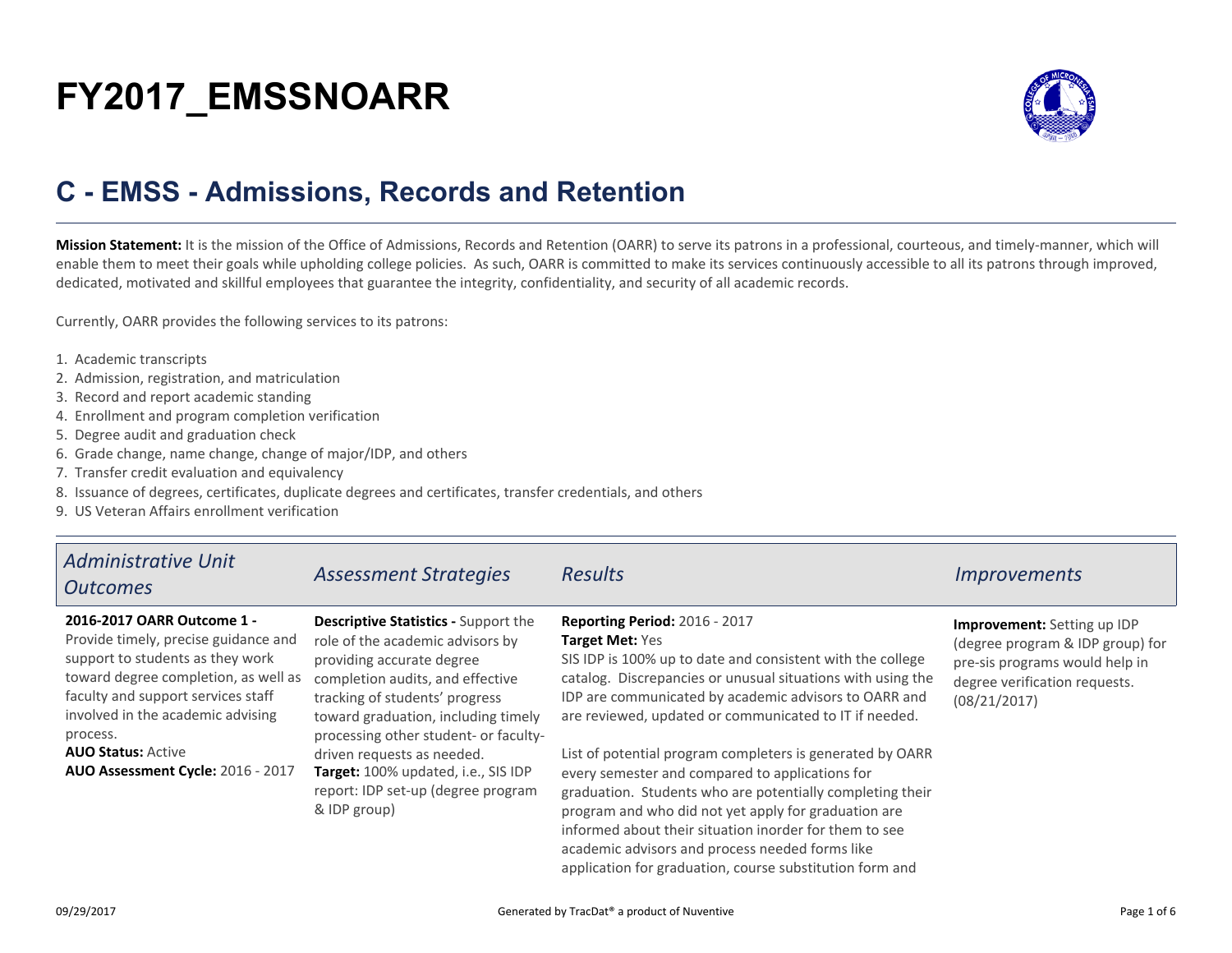**Descriptive Statistics - Continue to**  collaborate with academic divisions and program faculty to scheduling and conducting extended orientation sessions covering topics, such as but by any means not limited to, a quickguide using myShark, academicstandards and regulations,

**Target:** At least two extended orientation sessions during fall andspring terms, and a session during

graduation requirements, and OARRroutine processes and procedures.

the summer term

other necessary documents.

AU is open to provide continuous support for each semesterfor student or faculty requests like for example, course substitution, student inquiry on their IDP and related dutyassistance requests. (08/21/2017)

### **Reporting Period:** 2016 - 2017**Target Met:** Yes

 Special orientation for summer was organized on June 16,2017. Sessions shared with the students were importantacademic dates, academic standing, post registration processes, student account, fees & charges, financial aidservices, academic programs, available couseling and tutoring services, student life activities, clubs & sports,security & safety and title IX.

Meeting with potential graduating students are conductedduring the fall and spring semesters. Graduation requirements, important dates, process and procedures areshared with them.

### **Improvement:** Setting up the summer orientation for new students as a regular scheduled activity on the catalog that would not conflict with class or would bebefore the regular summer registration would be more beneficial to new students.(08/21/2017)

**Related Documents:** [2017.2 Student orientation](https://comfsm.tracdat.com:443/tracdat/viewDocument?y=8CkJISBtshBI) (08/21/2017)

| <b>Descriptive Statistics - Continue to</b><br>facilitate training (or orientation) for<br>faculty members and academic<br>advisors on using myShark as an<br>academic advising tool including<br>OARR routine procedures and<br>processes.<br><b>Target:</b> At least one training (or<br>orientation) for faculty members and<br>academic advisors. | Reporting Period: 2016 - 2017<br><b>Target Met: Yes</b><br>Training for faculty and academic advisors may not have<br>been necessary as there were no updates that would<br>impact the myShark academic advising tool. No further<br>trainings was requested maybe due to insignificant faculty<br>new hires that needed training and instructional<br>department already has done the overview of myShark with<br>them. The SIS IDP was updated and information about the<br>update was shared to Faculty and academic advisors on the<br>January 2, 2017 faculty workshop. (08/21/2017) | <b>Improvement:</b> AU to work with<br>HR so that new faculty hires on<br>their orientation are provided<br>with summary guide in using<br>myShark as an academic advising<br>tool. (08/21/2017) |
|-------------------------------------------------------------------------------------------------------------------------------------------------------------------------------------------------------------------------------------------------------------------------------------------------------------------------------------------------------|-------------------------------------------------------------------------------------------------------------------------------------------------------------------------------------------------------------------------------------------------------------------------------------------------------------------------------------------------------------------------------------------------------------------------------------------------------------------------------------------------------------------------------------------------------------------------------------------|--------------------------------------------------------------------------------------------------------------------------------------------------------------------------------------------------|
|                                                                                                                                                                                                                                                                                                                                                       |                                                                                                                                                                                                                                                                                                                                                                                                                                                                                                                                                                                           |                                                                                                                                                                                                  |

### **2016-2017 OARR Outcome 2 -**

 Maintain a high level of patron satisfaction by providing timely andaccurate services to students, faculty,

**Descriptive Statistics -** Develop andimplement a Registrar's Office Operations and Procedure Manualthat contains the policies,

### **Reporting Period:** 2016 - 2017**Target Met:** No

 Data gathering and observation of Registrar's OfficeOperations is being done and will continue in the next cycle

**Improvement:** A research andview of other colleges registrar's

office operation manual wouldprovide an idea of what format,

09/29/2017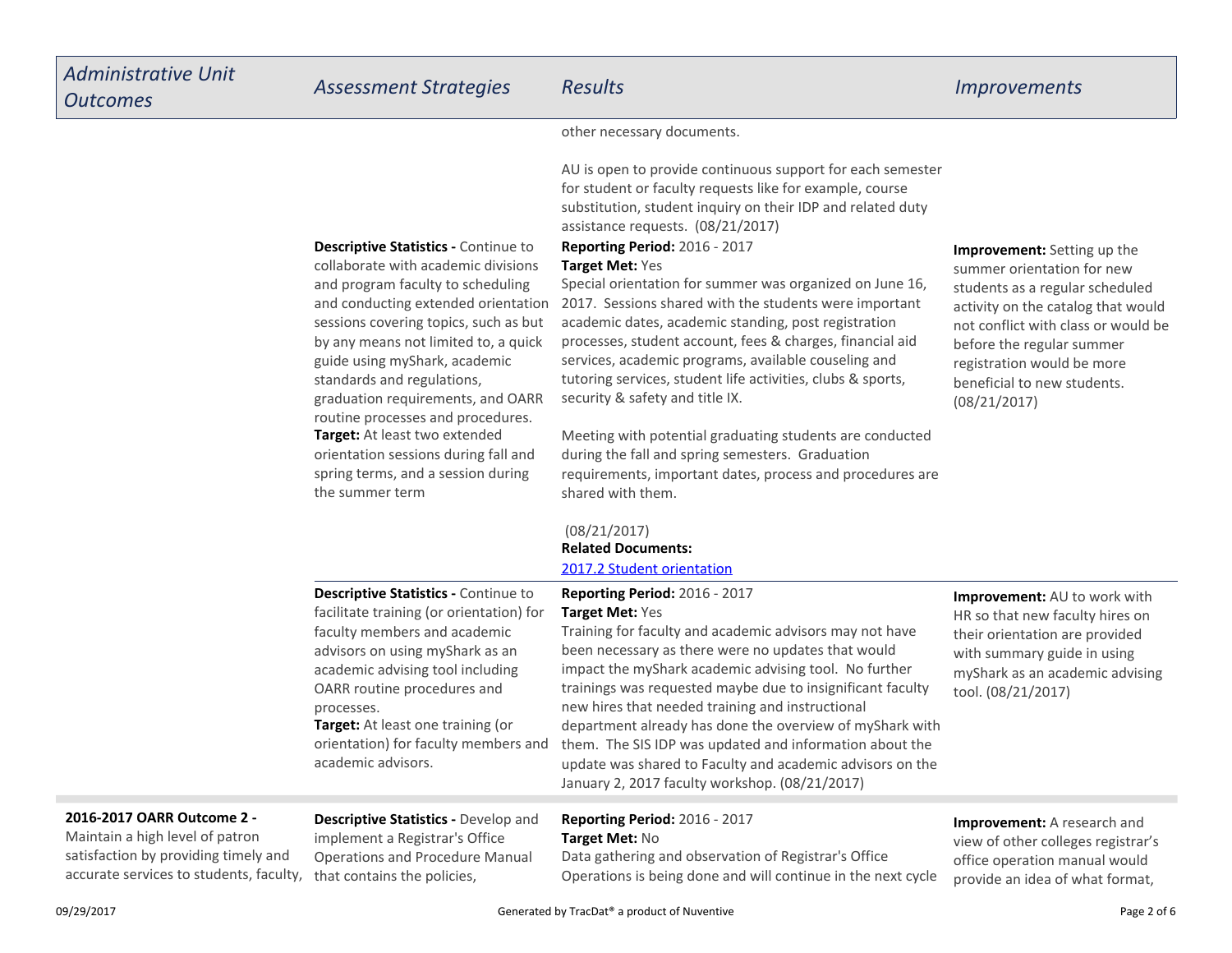| Administrative Unit<br><b>Outcomes</b>                                                                                                                                                                                                                                                                                                                                                                                                                                  | <b>Assessment Strategies</b>                                                                                                                                                                                                                                                                                                                                                                     | Results                                                                                                                                                                                                                                                                                                                                                                                   | <i><u><b>Improvements</b></u></i>                                                                                                                                                                                                                                         |
|-------------------------------------------------------------------------------------------------------------------------------------------------------------------------------------------------------------------------------------------------------------------------------------------------------------------------------------------------------------------------------------------------------------------------------------------------------------------------|--------------------------------------------------------------------------------------------------------------------------------------------------------------------------------------------------------------------------------------------------------------------------------------------------------------------------------------------------------------------------------------------------|-------------------------------------------------------------------------------------------------------------------------------------------------------------------------------------------------------------------------------------------------------------------------------------------------------------------------------------------------------------------------------------------|---------------------------------------------------------------------------------------------------------------------------------------------------------------------------------------------------------------------------------------------------------------------------|
| other staff, and the community in the<br>following areas: (a) admission and<br>registration; (b) academic record<br>maintenance; (c) transcript<br>production; (d) enrollment and<br>degree verification; (e) degree audit;<br>(f) issuance diplomas and degrees;<br>(g) enrollment certifications for<br>former US servicemen or US veterans;<br>(g) data requests; and (h) other core<br>functions.<br><b>AUO Status: Active</b><br>AUO Assessment Cycle: 2016 - 2017 | procedures and systems flow of<br>various activities undertaken at or<br>services provided by the college<br>Registrar's Office including<br>templates of communications and<br>related documents, a quick guide to<br>using the SIS production database,<br>myShark portals.<br>Target: Registrar's Office Operations<br>and Procedure Manual                                                   | where drafting of the manual will be started. (08/21/2017)                                                                                                                                                                                                                                                                                                                                | what informations are needed and<br>where to begin drafting the<br>manual. (08/21/2017)                                                                                                                                                                                   |
|                                                                                                                                                                                                                                                                                                                                                                                                                                                                         | Descriptive Statistics - Continue to<br>implement a mechanism to further<br>reduce the turn-around time in the<br>processing and/or release of<br>academic transcripts, and diplomas<br>and certificates.<br>Target: Processing of academic<br>transcripts within one to two<br>business days from receipt;<br>certificates and diplomas within one<br>to five business days from<br>graduation; | Reporting Period: 2016 - 2017<br>Target Met: Yes<br>Within five days after the Commencement Exercises,<br>certificates and diplomas were processed and made<br>available for release (166 for fall and 148 for Spring 2017).<br>A total of 1,248 transcripts were processed within two<br>business days from the receipt of complete transcript<br>request with fee receipt. (08/21/2017) | Improvement: Desktop<br>computers for the two staff<br>processing transcript request<br>would insure the continuity of the<br>processing documents within two<br>days or perhaps within one day.<br>Currently, only one desktop<br>computer is available.<br>(08/21/2017) |
|                                                                                                                                                                                                                                                                                                                                                                                                                                                                         | Descriptive Statistics - Continue to<br>implement a mechanism to further<br>reduce the turn-around time in the<br>processing and/or release of<br>enrollment and degree verification.<br>Target: Turn-around time, one to<br>two business days from receipt of<br>the requests                                                                                                                   | Reporting Period: 2016 - 2017<br>Target Met: Yes<br>Degree verification are processed within two days of receipt<br>of complete authorized requests. Few situations where<br>degree enrollment and degree verifications would be<br>delayed are when the verification are from pre-sis or from<br>the archives. (08/21/2017)                                                              | Improvement: The digitization of<br>archive files would help in the<br>processing of enrollment and<br>degree verifications.<br>Setting up IDP for pre-sis catalog<br>would help speed up verifications.<br>(08/21/2017)                                                  |
|                                                                                                                                                                                                                                                                                                                                                                                                                                                                         | <b>Descriptive Statistics - Continue</b><br>work related to the digitization of all<br>archival documents, e.g., student<br>records during the pre-database<br>system and the quarter systems, the<br>COM and CCM period, the Nursing<br>School in Saipan and the Marshall<br>Islands/<br>Target: 100% of archival student                                                                       | Reporting Period: 2016 - 2017<br>Target Met: No<br>700 students records so far have been digitized. The work<br>continuous into the next cycle. (08/21/2017)                                                                                                                                                                                                                              | Improvement: AU will continue<br>the digitization of all archival<br>documents.<br>A desktop computer and a better<br>scanner would help speed up<br>work.                                                                                                                |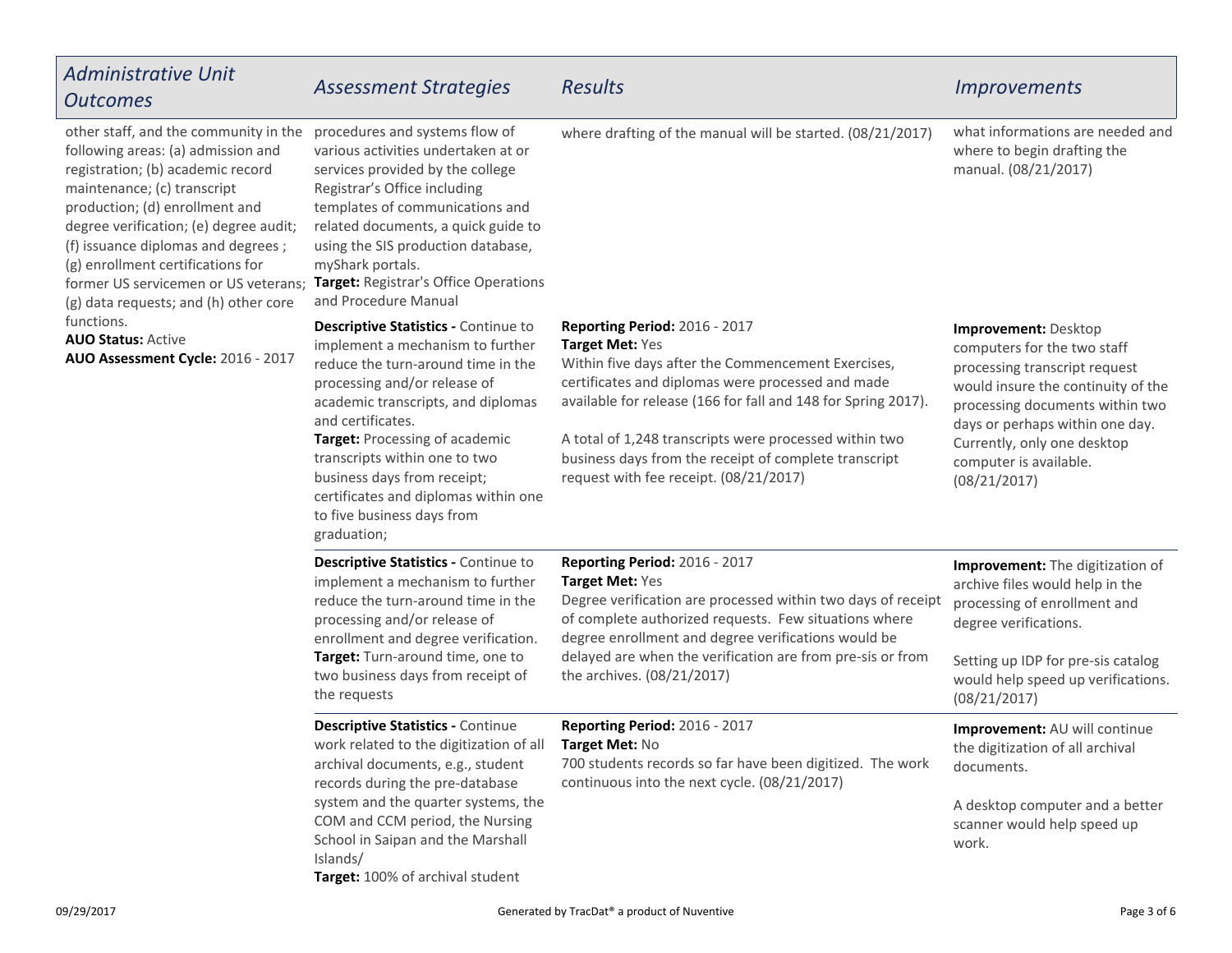A special contract personnel or if staff are willing to work overtimeif provided with overtime paywould be needed to try to finish

records digitized.

|                                                                                                                                                                                                                                                                                                                                                                                                                                                                                                                                                                                   |                                                                                                                                                                                                                                                                                                                                                                                                                                                                                                                                                               | digitization within the next fiscal<br>year.                                                                                                                                                                                                                                                          |
|-----------------------------------------------------------------------------------------------------------------------------------------------------------------------------------------------------------------------------------------------------------------------------------------------------------------------------------------------------------------------------------------------------------------------------------------------------------------------------------------------------------------------------------------------------------------------------------|---------------------------------------------------------------------------------------------------------------------------------------------------------------------------------------------------------------------------------------------------------------------------------------------------------------------------------------------------------------------------------------------------------------------------------------------------------------------------------------------------------------------------------------------------------------|-------------------------------------------------------------------------------------------------------------------------------------------------------------------------------------------------------------------------------------------------------------------------------------------------------|
|                                                                                                                                                                                                                                                                                                                                                                                                                                                                                                                                                                                   |                                                                                                                                                                                                                                                                                                                                                                                                                                                                                                                                                               | (08/21/2017)                                                                                                                                                                                                                                                                                          |
| <b>Descriptive Statistics - Collaborate</b><br>with the college's Information<br>Technology Office (ITO) to further<br>improving the design and contents<br>of the Registrar Office's (OARR)<br>webpage in the college's website to<br>user-friendly, and to attract and<br>inform current and prospective<br>students, their families, alumni,<br>professors, and stakeholders.<br>Target: Registrar Office's webpage<br>design improved, and content<br>updated                                                                                                                 | <b>Reporting Period: 2016 - 2017</b><br>Target Met: No<br>The Registrar Office's webpage content was reviewed and<br>additions have been planned to be made. The registrar's<br>office mission statement shall be included, summary of<br>services provided and a link to contact informations for all<br>campus OARR staffs.<br>The links to the college calendars on the webpage will be<br>updated to current academic dates. This was already<br>communicated to ITO for change. (08/21/2017)<br><b>Related Documents:</b><br><b>OARR Web update.docx</b> | Improvement: Review and<br>comments of the registrars office<br>webpage will be solicited from<br>colleagues and perhaps also<br>students. (08/21/2017)                                                                                                                                               |
| Descriptive Statistics - Provide at<br>least one formal training for all<br>registrar's staff designed to upgrade<br>their skills, adeptness, and<br>proficiencies in the following areas:<br>(a) the Student Information System,<br>(b) routine operations and other<br>procedures, (c) the Family<br><b>Educational Rights and Privacy Act</b><br>including other related federal<br>regulations, (d) file management and<br>record-system; (e) pertinent policies<br>and academic standards; (f) techno-<br>literacy; and (g) others.<br>Target: At least one training for all | Reporting Period: 2016 - 2017<br>Target Met: Yes<br>2 staff have joined the training on July 20, July 24 and July<br>26-28, 2017 to refresh and upgrade on computer skills.<br>As alternative to providing formal training to all staff, FERPA<br>training links online have been shared to all campus<br>registrar's staff. Guidance, assistance and technical support<br>is continuously provided to all staff through voip and emails<br>specially Student Information System (SIS) operation.<br>(08/21/2017)                                             | Improvement: The development<br>of the Registrar's office operation<br>manual would provide all the<br>registrar's staff with a ready<br>reference in providing timely and<br>accurate services.<br>Research on more training links<br>shall be done and shared with all<br>OARR staffs. (08/21/2017) |

**2016-2017 OARR Outcome 3 - Descriptive Statistics - In Reporting Period:** 2016 - 2017 **Improvement:** Creating videos of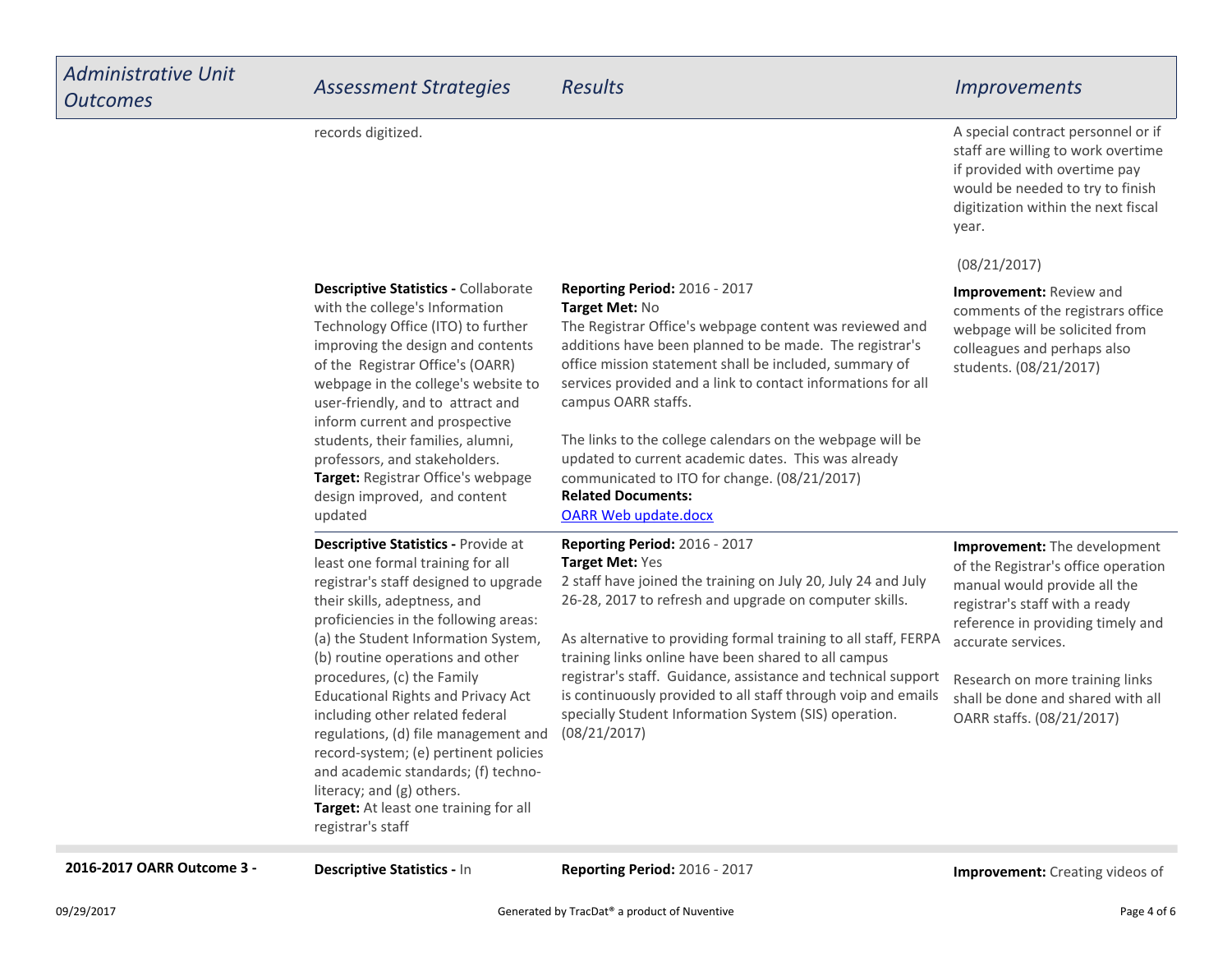### *Administrative UnitOutcomesAssessment Strategies Results Improvements*

**AUO Status:** Active **AUO Assessment Cycle:** 2016 - 2017Students will demonstrate understanding of academic andmatriculation policies and procedures, and cognizance of academic deadlines as published in the schedule, academic calendars,and other documents.

**Target:** Regular orientation sessions during fall, spring and summer;extended orientation sessions inNovember, February, and July.collaboration with other student supports services units, continue todeliver regular and extendedorientation sessions for all students.

### **Target Met:** Yes

 AU in collaboration with other units in the department ofEMSS, conducted student orientation for incoming new,transfer and returning students. For example, August 4,2016 Fall orientation, June 16, 2017 summer 2017 orientation for students; August 3-4, 2017, fall 2017orientation for students.

AU counterparts in state campuses have also conducted student orientations on fall semesters. For example, seerelated document on Yap orientation booklet.

Special orientations are also conducted upon requests of students or faculty. For example the DDFT program studentorientation.

Fall 2017 Student Orientation Survey indicated that students were satisfied with a rate of 8 out of 10 scale.(08/21/2017)

### **Related Documents:**

[2017.3 OARR Student Orientation.pdf](https://comfsm.tracdat.com:443/tracdat/viewDocument?y=a6YTx8JDxSCP)

[2017.3 Student Orientation Survey](https://comfsm.tracdat.com:443/tracdat/viewDocument?y=aQQTslZGD1NR)

[2016.3 Yap Orientation Booklet.pdf](https://comfsm.tracdat.com:443/tracdat/viewDocument?y=Vx4vGoDX1UGB)

### **Reporting Period:** 2016 - 2017**Target Met:** Yes

 AU continues to publish OARR Student's Guide aimed at providing resource information for students especially interms of AU's routine processes and procedures, e.g.,registration procedures, adding and dropping courses,withdrawing courses, and others. The different issues ofthe Guide is available online in downloadable portabledocument format (pdf),

http://www.comfsm.fm/?q=manual-and-handbook. The2017 student guide could also be downloaded from http://www.comfsm.fm/publications/handbook/Student%20-Guide-2017.pdf.

Issues of the OARR Student's Guide are also available inpaper-format distributed to participants (students) during processess and procedures couldhelp improve the sharing ofinformation to the students and further reduce exhausting time tostudents on presentations.(08/21/2017)

**Improvement:** AU to coordinate with state campus OARR staff to also distribute paper-format issue of the Student Guide during newstudent orientations.(08/21/2017)

**Target:** OARR Student's Guide issue per semester (August and January)accessible by students and otherpublish OARR Student's Guide expanded to include contents beyond policies and procedures thatrelate to registration, academic standards and regulations, and education records. Contents shallalso include updates on enrollment(trends) data, persistence and retention rates, graduation rates andprogram completer (absolutenumber), student success stories.

**Descriptive Statistics -** Continue to

stakeholders either online or in